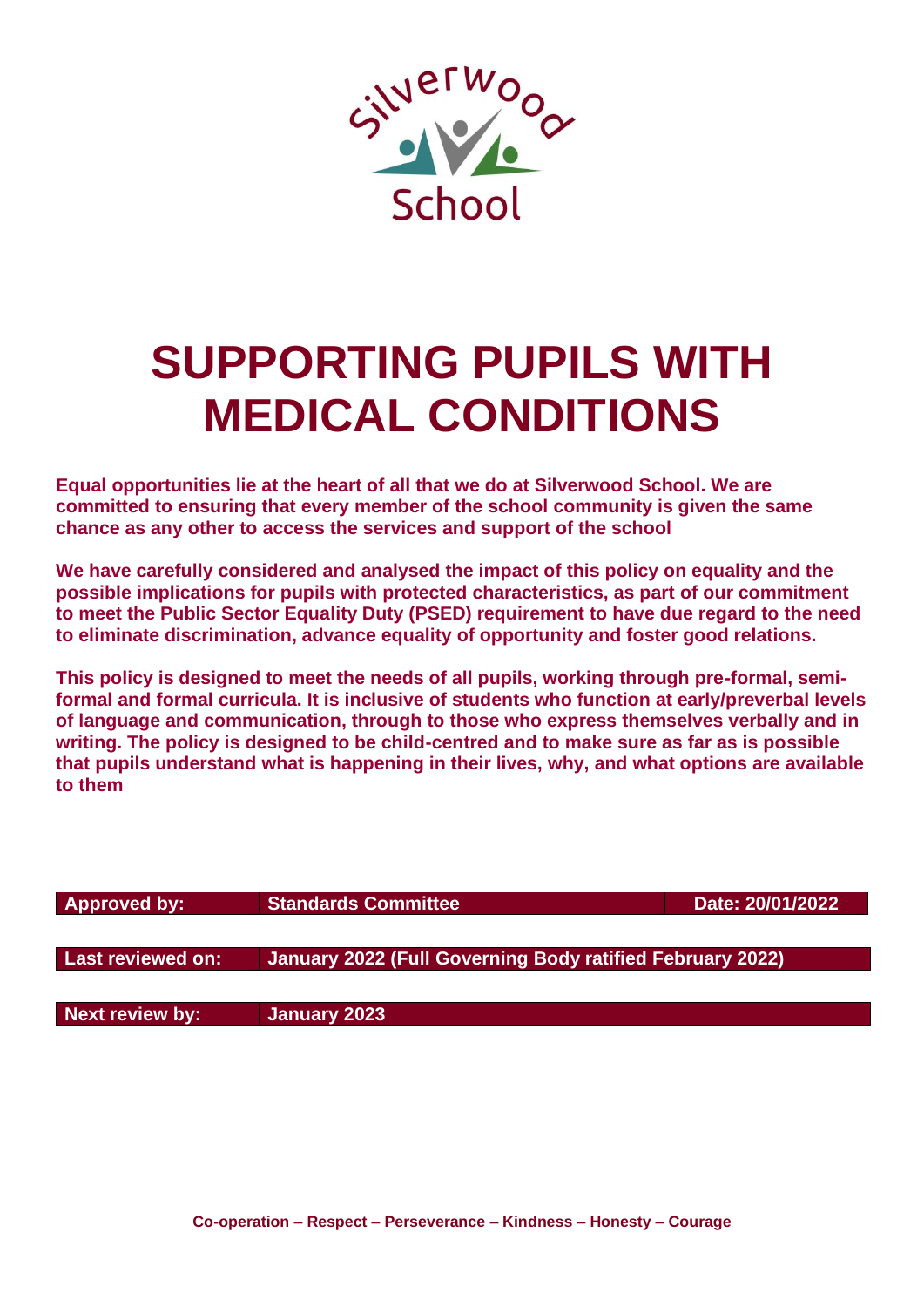# **1. Introduction.**

At Silverwood School we have a number of children with very specific medical needs. These include but are not limited to gastrostomy feeding, administration of regular medication, care of colostomies and catheters, administration of emergency medication and monitoring and oxygen / suction therapy.

This guidance should be read in conjunction with the DfE document *Supporting students at school with medical conditions: Statutory guidance for governing bodies of maintained schools and proprietors of academies in England*,. December 2015

## **2. Purpose.**

The purpose of this policy is to ensure that arrangements are in place to support pupils with medical conditions. By doing so, we are ensuring that these pupils can access and enjoy the same opportunities at school as any other pupil.

# **3. Aims and Objectives.**

- To enable children to attend school and, as far as they are able, to (a) understand and (b) manage their own medical needs
- To fully understand each individual pupil's medical condition
- To consider how a pupil's medical conditions may impact on their ability to learn
- To give parents and pupils confidence in our ability to provide effective support for medical conditions in school
- To ensure that pupils' medical needs are met in school as instructed by parents, CCN's and directed by the pupil's GP or consultant
- To support pupils and parent/carers in any offsite medical provision
- To obtain clear and precise instructions as to how these needs can be met in school
- To safeguard the pupil by ensuring staff training is in place and updated as necessary
- To protect the individual members of staff by giving clear instructions and guidelines about how procedures should take place
- To provide adequate staffing in classes at times when these procedures are being carried out so as not to interfere with the education of the rest of the class and not to make staff or the pupil feel rushed in any way
- To provide discrete and private places for the procedures to be carried out

## **4. New medical conditions**

- When a pupil develops a new medical condition, or when a new pupil arrives at Silverwood School with medical conditions it is imperative that staff are fully trained before the pupil returns to/starts school.
- In the first instance the parents or community Nursing team will advise the school of new medical conditions for existing pupils, or of new pupils with medical conditions and will identify any training needs and arrangements required to support that pupil.
- It is the responsibility of the Class Teacher to ensure that Class teams are fully informed about pupils' medical conditions.
- Every effort will be made to ensure that arrangements are put in place within two weeks.
- Individual healthcare plans are developed by the Community Nursing Team and are reviewed annually. The CNT Team will provide training and confirm competency.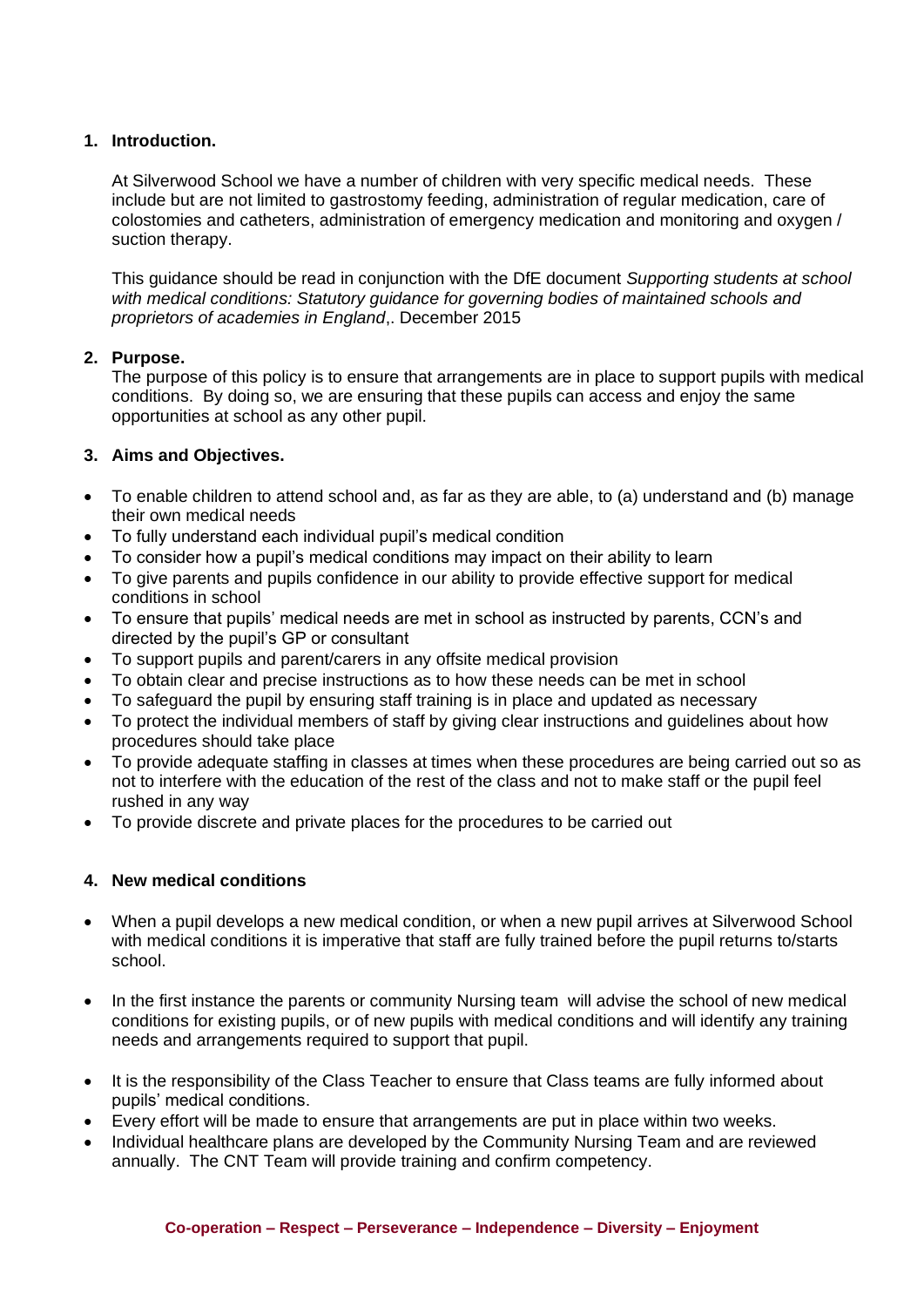This policy is available on the school website.

# **5. Management and responsibility.**

## **Roles & Responsibilities**

## **Collaborative Working**

Supporting a child with a medical condition in school hours is not the sole responsibility of one person. Collaborative working between parents/carers, medical healthcare professionals and school is essential for this policy to be effective enabling all needs of pupils with medical conditions to be met effectively.

# **Headteacher**

- The headteacher is responsible for ensuring all staff are aware of this policy and to understand their role in its implementation.
- The headteacher is responsible for ensuring all staff are aware of individual children's conditions and that staff are trained in order to implement the policy, together with dealing with emergency situations.
- The headteacher is also responsible for contacting the school nurse service when medical conditions require specific support at school.

# **Community Nursing Team**

- Healthcare plans must be followed.
- Healthcare plans can only be changed by the CNT following advice from the pupil's Consultant.
- If a parent disagrees with an aspect of their child's Healthcare Plan they should raise their concerns with their child's Consultant.
- The school is unable to deviate from the Healthcare Plan at the request of Parents.
- Regarding the administration of non-emergency medication these will only be administered at school when it would be detrimental to a pupil's health not to do so
- Will liaise with parents over obtaining permissions and clear and specific instructions. This should be recorded on a school Administration of Medication Permission form. Prescription and nonprescription medicines should never be given without written parental consent.
- With regards to prescribed medicines, will only accept those that are in-date, labelled, provided in the original container as dispensed by a pharmacist and include instructions for administration, dosage and storage.
- With regards to non-prescribed medicines, will only accept those that are in date with a prescription label, in the original packaging and with the original guidance for dose and administration.

# **The Class Teacher / Teaching Assistant / Medical co-ordinator**

- will ensure that a sufficient supply of the medication is in school and communicate with parents when stocks are low
- will never exceed the maximum dose dictated by the GP or the manufacturers recommendations
- will sign medicines in and out of school, store them in the medicine cupboard in named containers and complete the medication book when medicines are administered with a witness to ensure accuracy
- will keep a record of medicines that have been administered on the appropriate form
- will take responsibility for emergency medicines whilst in school and on trips out
- will identify a suitably discreet location to administer medicines or carry out a healthcare procedure

# **Parents:**

• are responsible for sending to school the correct in-date medication, in the original packaging, and for ensuring that sufficient supplies are in school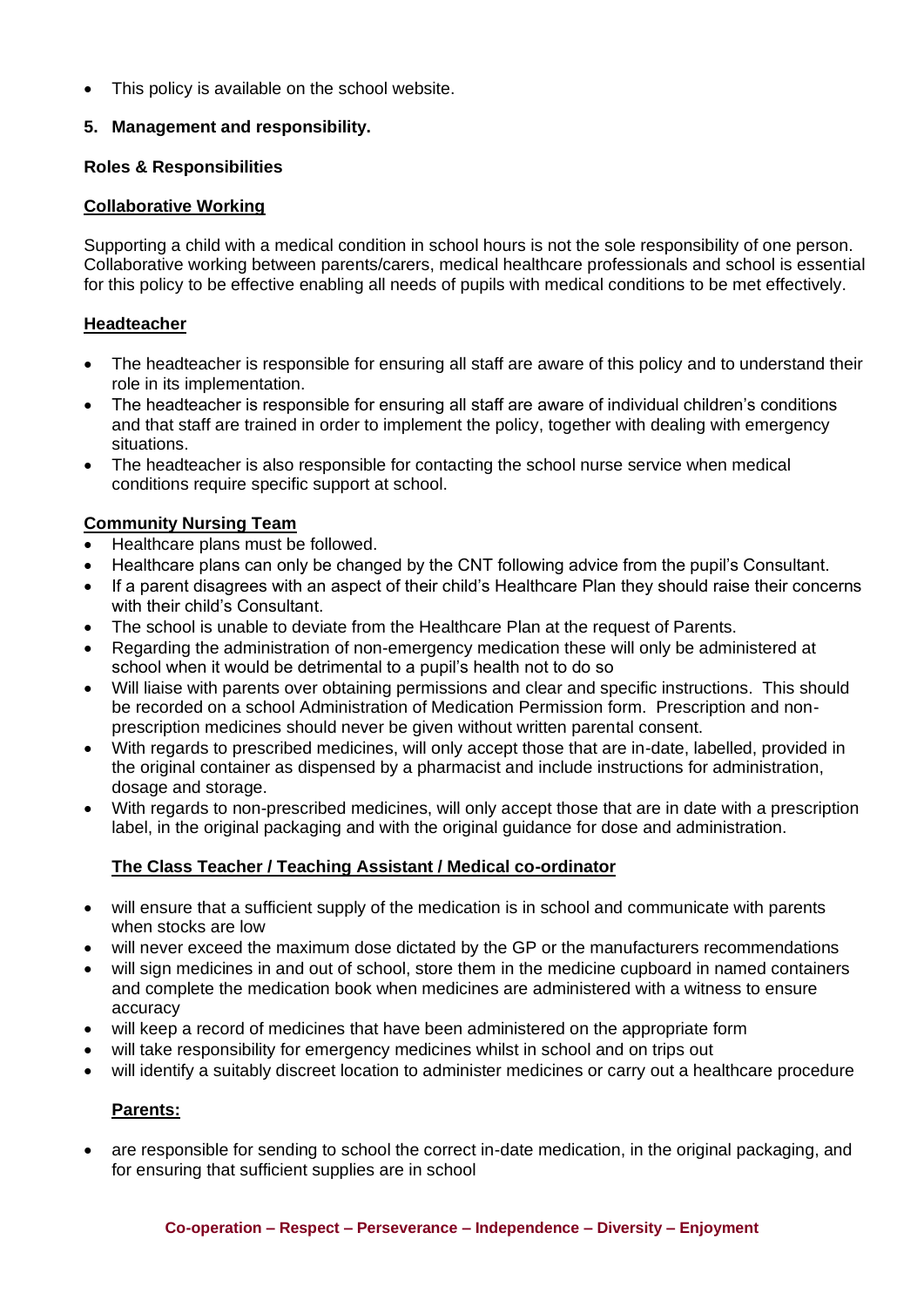- should ensure that where clinically possible, medicines are prescribed in dose frequencies which enable them to be taken outside school hours (the school considers that 3 doses or less can be managed at home, and should not be sent to school)
- in all cases, although particularly in the case of antibiotics, will carefully consider if their child is well enough to be in school
- will complete the Administration of Medication Permission form and request a form to update the school if there are changes to be made

## 6. **IHCPs provide clear information about:**

- The medical condition, it's triggers, signs, symptoms and treatments
- The resulting needs of the pupil, e.g. access to toilet facilities, dietary requirements, access to facilities and equipment
- Specific support that may be required including how absences will be managed; access to tests and extra support
- The levels of support required, e.g. for the administration of medication
- Who will provide support and any training needs including cover arrangements in the event of absence
- Who requires access to information about the child's condition including confidentiality issues
- What to do in an emergency

# **7. Regarding the administration of emergency medications/healthcare procedures;**

Clear instructions in the form of a Healthcare Plan and training given to staff will be provided by the CYP Team. Only trained members of staff should give emergency medications/procedures. Training will be organised by the Admin staff under direction of the Head teacher, who will also monitor that training is kept up to date.

Wherever possible, additional staff are trained so that the school can be as flexible as possible to cover the absence of staff trained to manage medical conditions. Supply staff are informed about a pupil's medical conditions

- **Anaphylaxis**: Epipens are to be kept in named containers in the pupil's class or in a bag with the child if away from the classroom. All staff in the class must know where they are kept. In the event of anaphylactic shock, one dose of the epipen should be administered by a member of staff, whilst another adult calls the emergency service by dialling 999 on any telephone in school or by the nearest available telephone or mobile phone if out of school. Parents will also be phoned at this time.
- **Epilepsy**: Pupils with this condition are treated by a range of emergency medication in school: Buccal Midazolam, Paraldehyde administered rectally. If any of these medicines are administered then this must be done in strict accordance with the healthcare plan.
- **Diabetes**: In the case of a diabetic emergency the healthcare plan should be followed.
- **Asthma:** Class staff are responsible for ensuring that inhalers are kept in an appropriate secure cupboard whilst the pupil is in school and for taking the out for activities off the school premises. Where possible, pupils should be encouraged to use the inhalers independently whist supervised by classroom staff.
- **VNS**: Class teachers are responsible for ensuring that Healthcare Plans are followed when using VNS.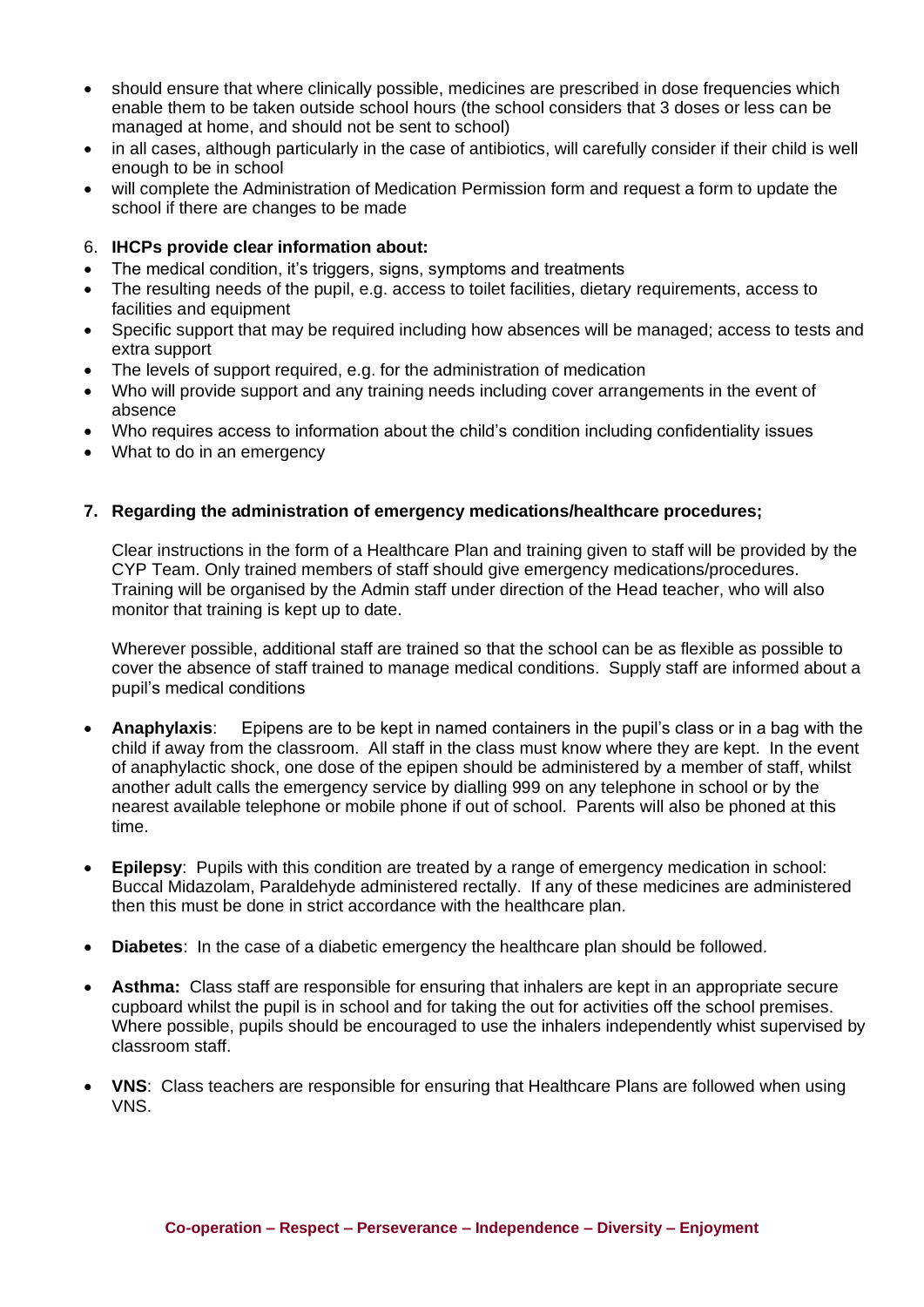- **Gastrostomy Feeds**: Class teachers are responsible for ensuring that dietician plans are followed and that sufficient records are kept of feeds and liquids given. The children will be weighed monthly and passed on to the parents / dietician as requested.
- **Storage of Oxygen:** Oxygen cylinders are stored meeting the requirements of the Oxygen supplier's Risk Assessment. The oxygen supplier is responsible for carrying out 6 monthly risk assessments to ensure that the school is storing and transporting oxygen safely.

# **8. Emergency Services.**

- When the paramedic or ambulance crew arrive they take over full medical responsibility for the pupil. A member of staff should stay with the child until the parent arrives, including accompanying a child who is taken to hospital by ambulance if parents have not yet arrived. That member of staff should take relevant information about the pupil. The accompanying member of staff should remain at the hospital until the parent/carer arrives.
- Office staff must be informed when emergency services are called. Office staff will then notify a member of the Senior Leadership Team.
- It should be noted that we rely on the goodwill of teachers to carry out these procedures and they are not part of their contractual duties. They are, however, contractual for teaching assistants. Individual members of staff may seek advice and guidance from their unions.

## **9. Management of medicines for pupils attending respite care**

- It is not the responsibility of Silverwood School to manage the handing over of medicines for those pupils attending respite care. Medication should be handed to the PA and not placed in their overnight bag.
- Parents are responsible for ensuring that they arrange for adequate medication to cover the duration of their child's stay in respite.
- PA's are responsible for signing the respite medication into/out of the medical cupboard.

## **10. Unacceptable Practice**

Although school staff should use their discretion and judge each case on its merits with reference to the child's individual healthcare plan, it is not generally acceptable practice to:

- 1. Prevent children from easily accessing their inhalers and medication and administering their medication when and where necessary
- 2. Assume that every child with the same condition requires the same treatment Ignore the views of the child or their parents; or ignore medical evidence or opinion, although this may be challenged
- 3. Send children with medical conditions home frequently or prevent them from staying for normal school activities including lunch, unless this is specified in their individual healthcare plans
- 4. If the child becomes ill, send them to the school office or medical room unaccompanied or with someone unsuitable
- 5. Penalise children for their attendance record if their absences are related to their medical condition, e.g. hospital appointments
- 6. Prevent pupils from drinking, eating or taking toilet or other breaks whenever they need to, in order to manage their medical condition effectively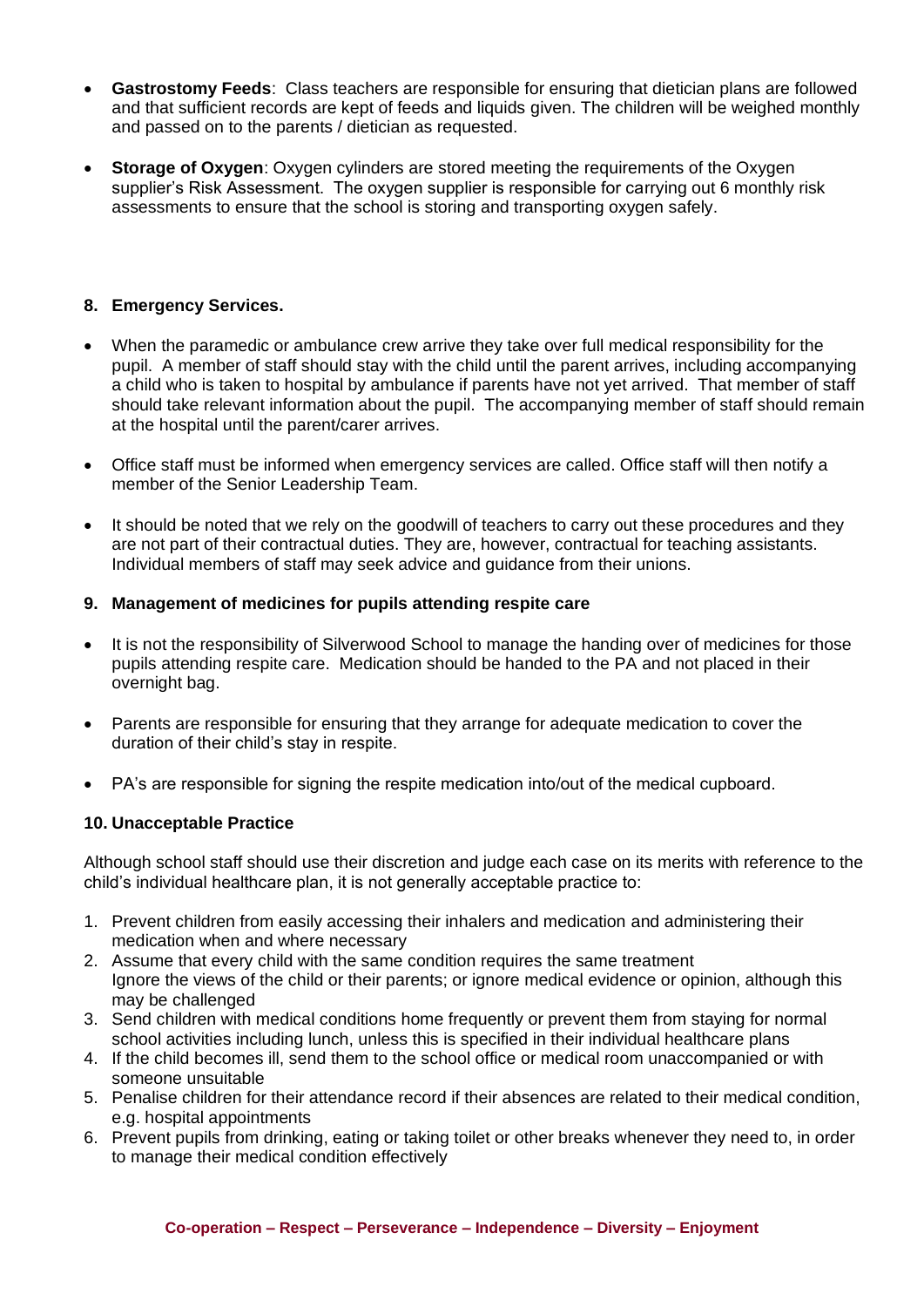7. Prevent children from participating or create unnecessary barriers to children participating in any aspect of school unless a risk assessment deems it may be unsafe. In that case the school will consider what reasonable adjustments can be made to allow the child to participate "fully and safely". This will be carried out in consultation with the pupil, his/her parents and relevant healthcare professionals, so that planning arrangements take account of any steps needed to ensure that the pupil is included.

# **11. Complaints**

- Should parents or pupils be dissatisfied with the support provided they should discuss the concerns they have directly with the school.
- If this does not resolve the issue they should make a formal complaint via the school's complaints procedure.

## **12. Liability and Indemnity**

Silverwood School buys into the county policy through Right Choice this covers staff insurance.

## **RELATED POLICIES**

- □ SEN Policy and Local Offer
- □ Behaviour Policy and Anti-Bullying Policy
- □ Safeguarding
- □ Pupil Attendance Policy
- $\Box$  First Aid + Administration of medication
- □ Health & Safety Policy